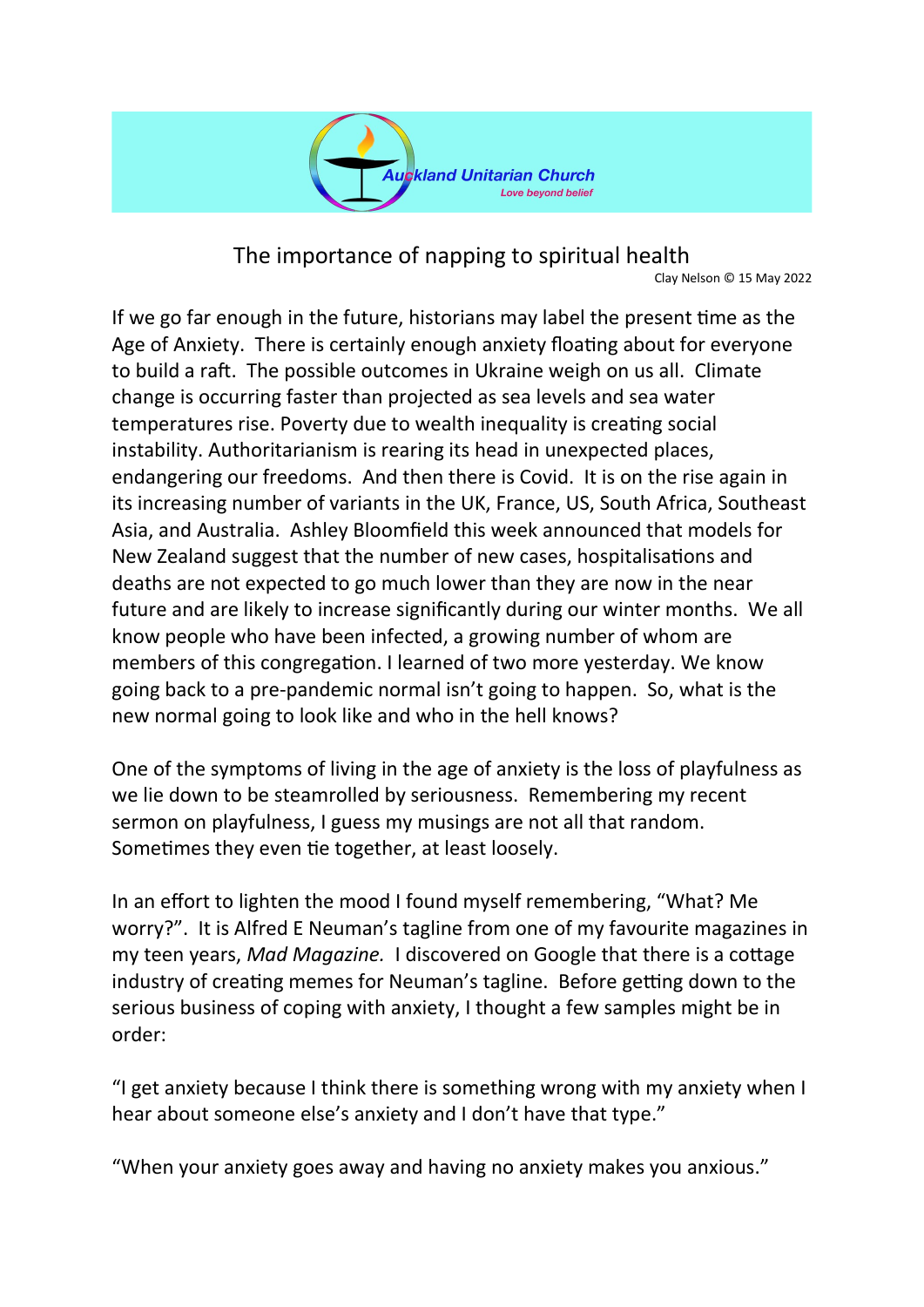"Have you ever been chilling, minding your own business and realise your jaw has been tightly clenched for the past 15 years?"

Anxiety is a natural reaction to stress, but scientists, psychologists and medical researchers have identified so many possible factors — from brain chemistry to genetics, life experiences to even racism that could account for our reactions — that I went to some philosophical and spiritual descriptions I find more helpful:

- *Anxiety is the dizziness of freedom.* ~Søren Kierkegaard
- *Every time you are tempted to react in the same old way, ask if you want to be a prisoner of the past or a pioneer of the future.* ~Deepak Chopra
- *Anxiety is a thin stream of fear trickling through the mind. If encouraged, it cuts a channel into which all other thoughts are drained. ~*Arthur Roche
- *Anxiety's like a rocking chair. It gives you something to do, but it doesn't get you very far. ~*Jodi Picoult

As a side note, anxiety doesn't always have to be bad if it isn't chronic. Sometimes danger is clear and present, and anxiety helps us to determine how best to respond. If a tsunami is coming, don't go to the beach.

Psychologist Robert Rosen emphasises that anxiety indicates we care about something, we're engaged with life. He writes in his book *Just Enough Anxiety*, "[Anxiety] grabs your attention, and, if you're willing and able to examine what you're feeling and why, it moves you toward optimal performance and the deeper truths in your life."

Rosen offers ten tips for living with change and uncertainty:

- Be fully present in each moment
- Distinguish what you can and can't control
- Be willing to embrace the unknown
- Befriend your anxiety
- Cultivate self-confidence
- Learn to manage your emotions
- Look for the positive in every experience
- Focus on your personal goal
- Keep the bigger picture in mind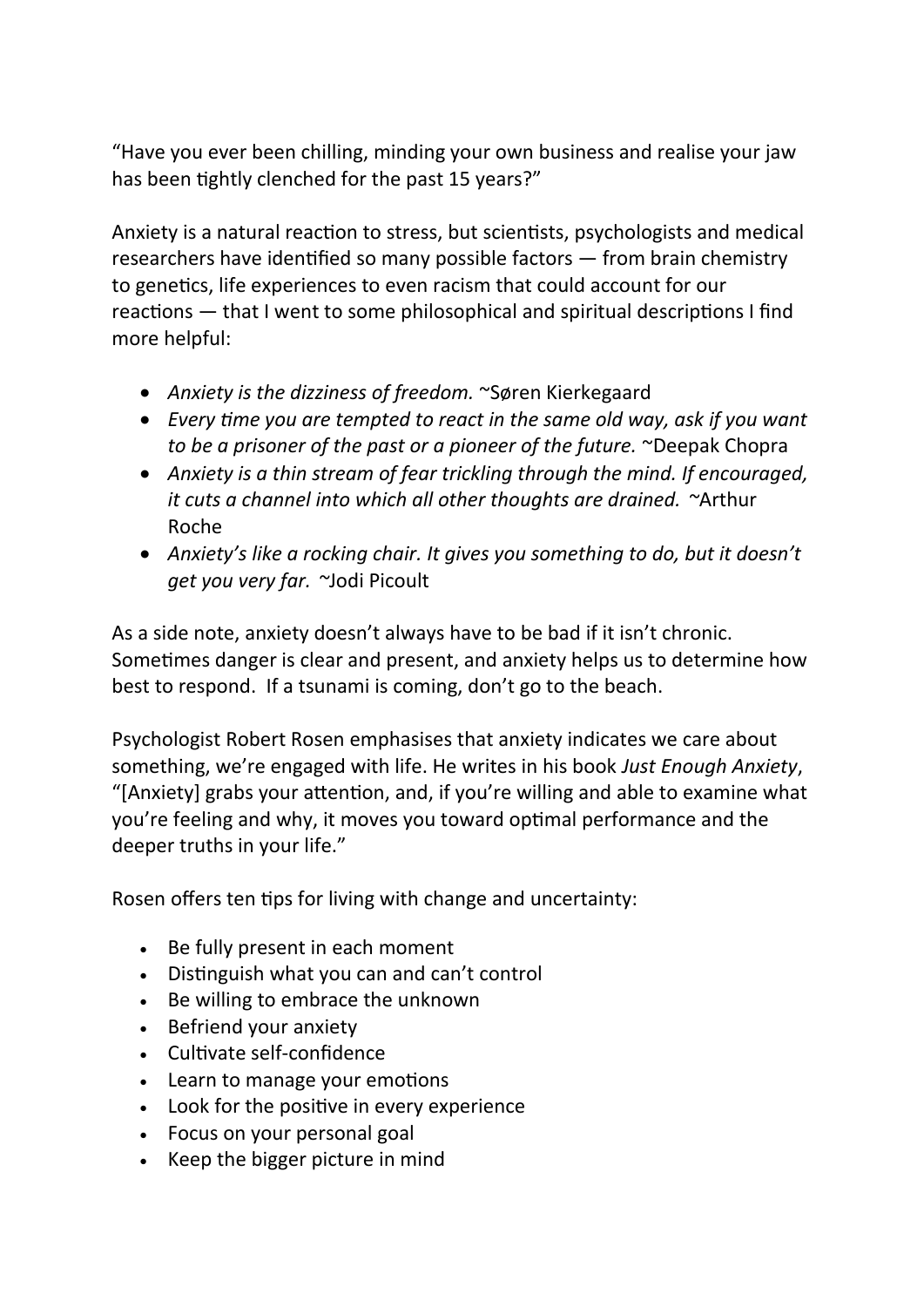• Practise patience and persistence

Apparently, we need a Goldilocks amount of anxiety, not too much and not too little. Just the right amount to keep safe.

There is another aspect of anxiety of which we need to be aware: too much is spiritually contagious. Family systems and organisational systems have a lot in common. Anxiety can be highly destructive as it spreads like a virus within a family or organisation. From my experience, I know it is true in religious organisations. Edwin Friedman's book *Generation to Generation,* which offers ways not to be infected, has helped me survive forty years in ministry.

The capacity of members of the clergy to contain their own anxiety regarding congregational discord, both those not related to them, as well as those where they become the identified focus, may be the most significant capability in their arsenal. Such a capacity enables religious leaders to be more clearheaded about solutions… Friedman calls it being a "Nonanxious presence" or as Rachel and I refer to it after a challenging day at work, taking a nap.

A "nonanxious presence" is an individual who provides a calm, cool, focused and collected environment that empowers others to be relaxed. This can be especially helpful for those who have varying levels of anxiety, are in crisis or find change traumatising. By being a nonanxious presence, we can model emotional regulation and invite others to see that there Is more than the anxiety or other feelings they may be experiencing.

My goal is to empower every member of this organisation to nap. It is conducive to the organisation's and individuals' spiritual health. It isn't an easy thing to do.

I haven't always been that calm and authentic presence I'd like to be. I've been in that anxious place, trying to be something that I thought others wanted me to be. More times than I want to remember in my ministry, I've lost myself as I've absorbed the anxiety of the moment and the people around me. This has resulted in pretending, defending, posturing, and reacting. I eventually realised, "I am who I am," and it's not worth trying to anxiously react to pressure.

Better to know what's important to me and what's not important to me. To understand what defines my values so that I can regulate my reactions to